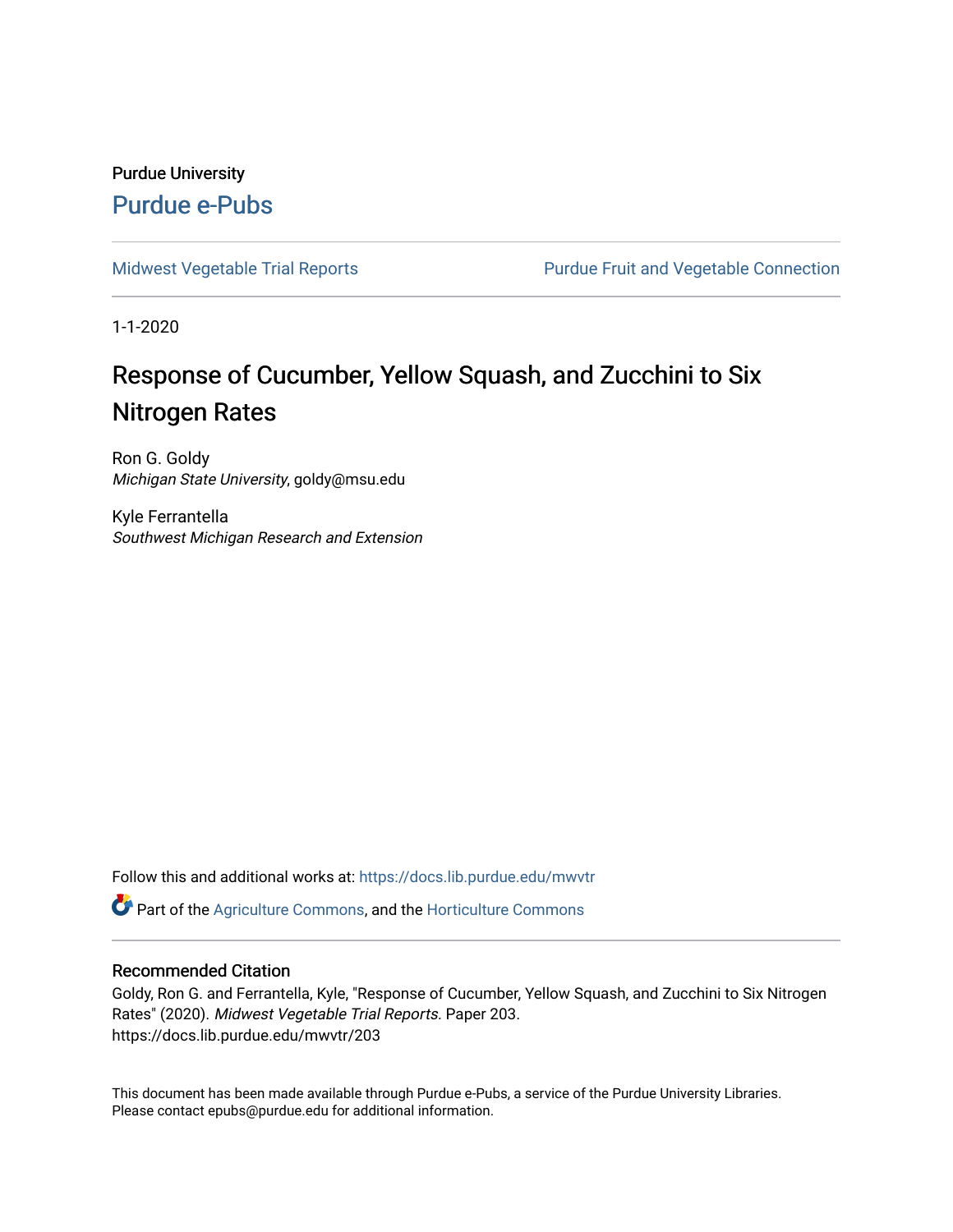# **Response of Cucumber, Yellow Squash, and Zucchini to Six Nitrogen Rates**

**Dr. Ron Goldy and Kyle Ferrantella, Southwest Michigan Research and Extension Center, 1791 Hillandale Road, Benton Harbor, Michigan, 49022, [goldy@msu.edu](mailto:goldy@msu.edu)** 

## **Objective**

 Nitrogen can be a limiting factor for many commercial vegetable crops. Cucurbit crops (vine crops) often respond to excess nitrogen by producing more plant but not necessarily more fruit. Excess foliage can potentially lead to increased disease issues and hinder harvest activity. This trial was conducted to determine fruit yield and quality response of slicing cucumber, yellow squash, and zucchini to 50, 75, 100, 125, 150, and 175 pounds of nitrogen per acre.

## **Summary**

 should be able to obtain adequate fruit yields using a season total of between 75 and There were few significant differences across the six nitrogen levels for the traits measured for all three crops. No clear trends were observed as nitrogen level was increased from 50 to 175#/acre. Better separation may have been obtained with more replication. Results indicate growers of slicing cucumber, yellow squash, and zucchini 100#/acre nitrogen.

## **Methods**

### *Planting*

 shaping and plastic mulch application. The trial was planted and analyzed as a On 29 May 2019, seed of 'Diomede' slicing cucumber (Syngenta), 'Grandprize' yellow squash (Syngenta), and 'Spineless Supreme' zucchini (Syngenta) were direct seeded into a plasticulture system. Beds were six-inches high with a spacing of 5.5 feet between beds and 24 inches between plants in the row. Cucumbers were seeded two to a hill (7920 plants/acre) while yellow squash and zucchini were seeded one to a hill (3,960 plants/acre). A drip irrigation line was inserted in the bed at the time of bed completely randomized design with four replications. Each plot consisted of eight (yellow squash and zucchini) or 16 (cucumber) plants. Each plot contained all three species. Plots receiving similar nitrogen rates were connected with appropriate plumbing using solid tubes. All treatments received similar amounts of irrigation water other than the difference needed to apply the fertilizer treatments.

### *Fertilizer*

 incorporated at a rate of 100, 175, 25 and 10 pounds per acre, respectively. After Prior to bed shaping, 33-0-0, 0-0-61, sulfur and Solubor were broadcast and planting, liquid 28-0-0 was applied through the drip system once a week at a rate that provided a season total of 50, 75, 100, 125, 150, and 175 pounds/acre of nitrogen. Fertilization began 17 June and continued until 29 July (7 weeks). Weekly rates were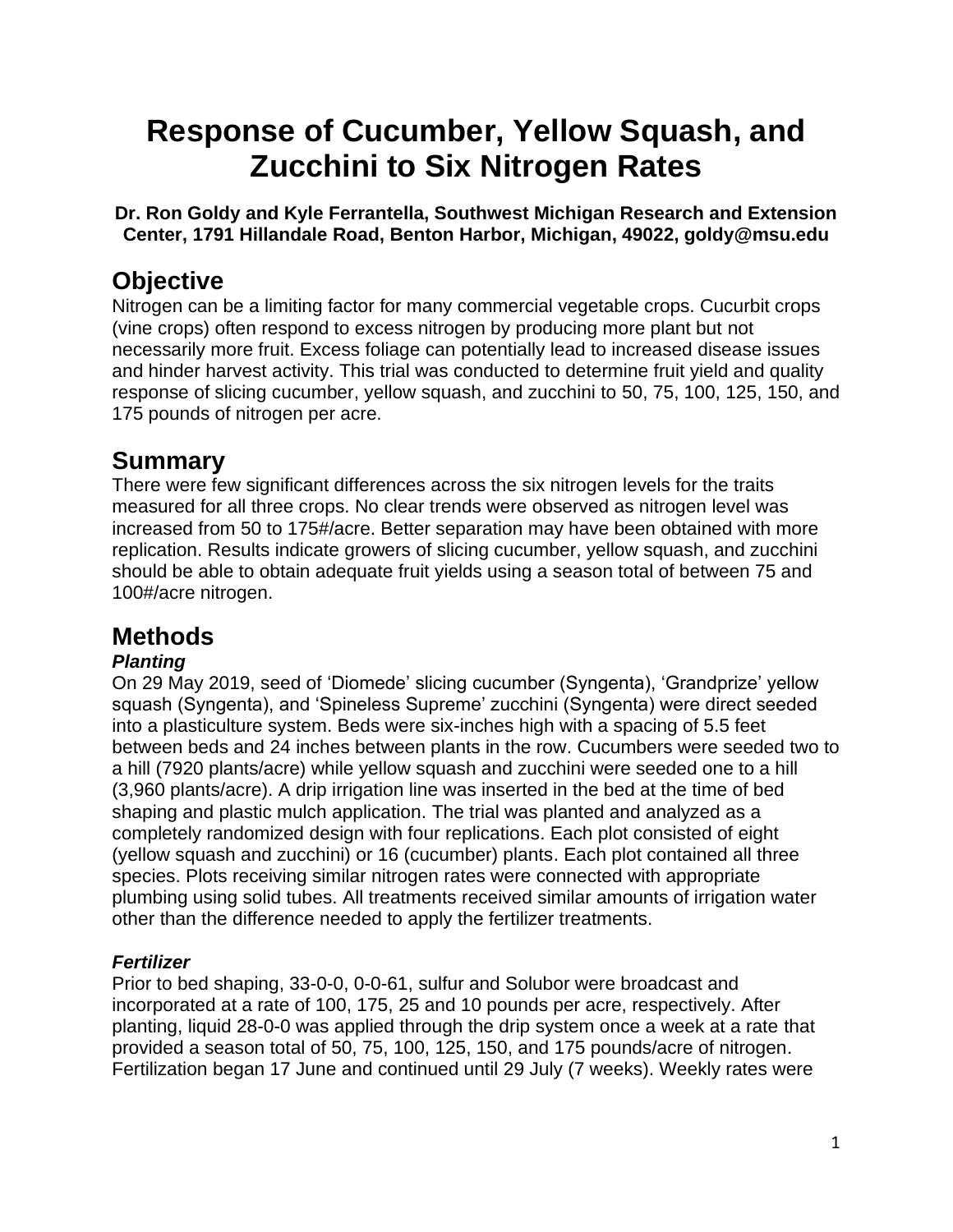determine by dividing the amount needed for that treatment by 7 and injecting that amount each week.

#### *Pest Control*

 controlled using commercially recommended practices. Weeds between rows were controlled by cultivation. Diseases and insects were

#### *Harvest and Data Collection*

 Cucumbers were harvested ten times between 15 July and 5 August and fruit graded 1/9 bushels/acre. Yellow squash and zucchini were harvested ten times between 23 into Number 1, Number 2 and Cull fruit. Fruit was then weighed and converted into 1- July and 12 August and fruit graded into Small, Medium, Large, Number 2, and Cull fruit. Fruit was then weighed and converted into ½ bushels per acre. Each species was statistically analyzed separately.

### **Results and Discussion**

A surprising amount of non-significance was found between the yield traits measured across all three crops and all six nitrogen levels (Table 1, 2, and 3). There were no significant differences in any trait measured for 'Diomede' slicing cucumber (Table 1). 'Spineless Supreme' zucchini had differences in yield of Medium and Cull fruit (Table 2). 'Grandprize' yellow squash had the greatest amount of difference with statistical differences in Total Yield, Yield Small, Yield Number 2, and Yield Cull fruit (Table 3).

 Fertilizer trials generally result in increasing yields with increased rates until such a high rate is reached that the nutrient tested becomes damaging and yield declines. It is possible in this study that the damaging rate was not reached. However, there was not a clear trend of increased yield in any of the three crops. Field trials often have high standard deviation rates, which can be reduced by increasing the number of replications. Higher rates and more replications should be considered in future trials.

 that increasing nitrogen rates in the range tested did not have an effect on fruit yield or Even though there was not clear separation between treatments, it can be concluded quality of the three crops evaluated. Therefore, from an economic and environmental standpoint it does growers no good to have seasonal nitrogen levels higher than 80 to 100#/acre if they are applying it weekly through drip irrigation This may change in a bare ground system due to loss through greater leaching and volatilization.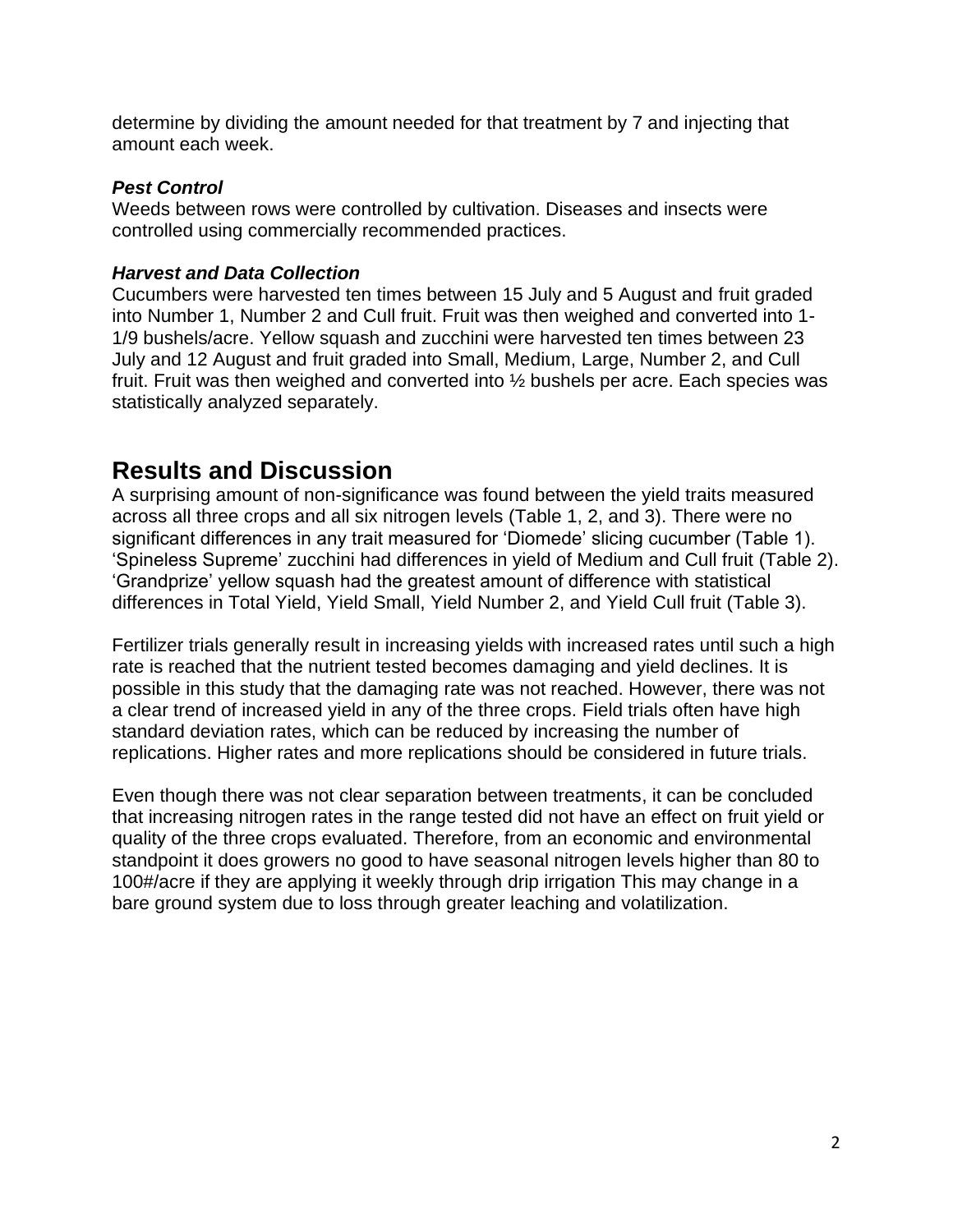| Table 1. Yield in 1-1/9 bushels/acre of 'Diomede' slicing<br>cucumber under six nitrogen levels in 2019 at the<br>Southwest Michigan Research and Extension Center,<br>Benton Harbor, Michigan. Plants were spaced at 5.5'<br>between rows and 2' in the row with two plants/hill |                          |           |                  |       |  |  |
|-----------------------------------------------------------------------------------------------------------------------------------------------------------------------------------------------------------------------------------------------------------------------------------|--------------------------|-----------|------------------|-------|--|--|
| <b>Treatment</b>                                                                                                                                                                                                                                                                  | <b>Total</b>             | Yield No. | <b>Yield No.</b> | Yield |  |  |
|                                                                                                                                                                                                                                                                                   | Yield                    |           | 2                | Cull  |  |  |
| 50# N/Acre                                                                                                                                                                                                                                                                        | 689                      | 311       | 120              | 259   |  |  |
| 75# N/Acre                                                                                                                                                                                                                                                                        | 1072                     | 463       | 209              | 400   |  |  |
| 100# N/Acre                                                                                                                                                                                                                                                                       | 924<br>220<br>321<br>383 |           |                  |       |  |  |
| 125# N/Acre                                                                                                                                                                                                                                                                       | 673                      | 253       | 156              | 264   |  |  |
| 150# N/Acre                                                                                                                                                                                                                                                                       | 1033                     | 432       | 227              | 376   |  |  |
| 175# N/Acre                                                                                                                                                                                                                                                                       | 740                      | 353       | 129              | 259   |  |  |
| <b>Lsd 0.05</b><br>ns<br>ns<br>ns<br>ns                                                                                                                                                                                                                                           |                          |           |                  |       |  |  |

Table 2. Yield in ½ bushels/acre of 'Spineless Supreme' zucchini under six nitrogen levels in 2019 at the Southwest Michigan Research and Extension Center, Benton Harbor, Michigan. Plants were spaced at 5.5' between rows and 2' in the row with one plant/hill.

| N                | Total | Yield        | Yield               | Yield | Yield        | Yield |
|------------------|-------|--------------|---------------------|-------|--------------|-------|
| <b>Treatment</b> | Yield | <b>Small</b> | Medium <sup>1</sup> | Large | <b>No. 2</b> | Cull  |
| 50# N/Acre       | 2132  | 709          | 366                 | 287   | 273          | 498   |
| 75# N/Acre       | 2229  | 805          | 342                 | 360   | 192          | 531   |
| 100# N/Acre      | 2411  | 713          | 394                 | 321   | 216          | 767   |
| 125# N/Acre      | 2192  | 685          | 482                 | 333   | 209          | 482   |
| 150# N/Acre      | 2690  | 820          | 569                 | 335   | 249          | 717   |
| 175# N/Acre      | 1975  | 755          | 375                 | 308   | 189          | 348   |
| <b>Lsd 0.05</b>  | ns    | ns           | 185                 | ns    | ns           | 353   |
|                  |       |              |                     |       |              |       |

<sup>1</sup>Numbers in bold are not significantly different from the highest number in that column.